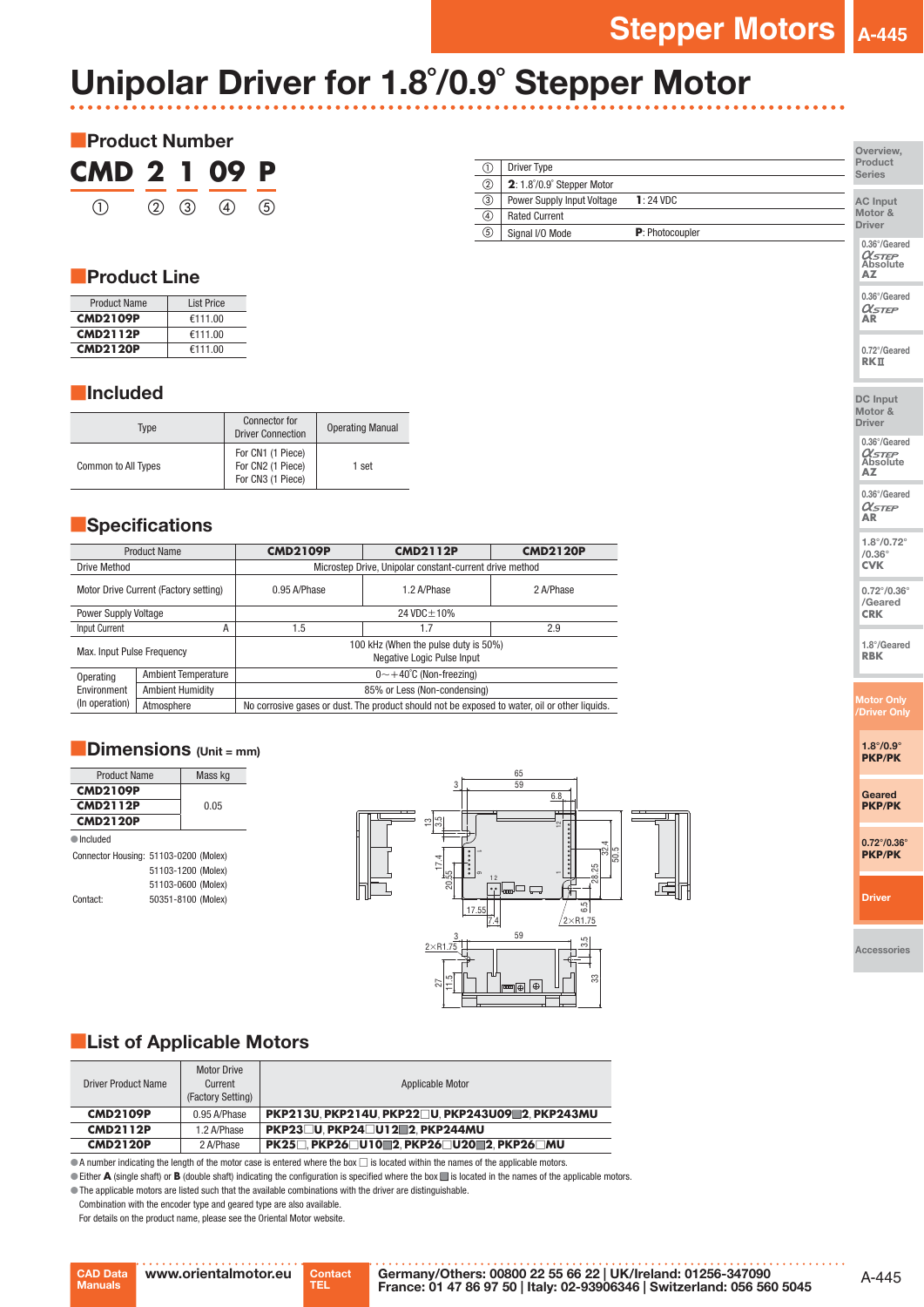#### ■ Connection and Operation (Unipolar Driver for 1.8°/0.9° Stepper Motor)

#### ●Names and Functions of Driver Parts



#### 1 Power Supply Input Indicator

| Color | Function                                        | <b>Lighting Condition</b> |  |
|-------|-------------------------------------------------|---------------------------|--|
| Green | Power Supply Indication   When power is applied |                           |  |

#### 2 Current Adjustment Switch

| Indication  | <b>Switch Name</b>                                                    | <b>Function</b>                                    |
|-------------|-----------------------------------------------------------------------|----------------------------------------------------|
| <b>RUN</b>  | <b>Motor Running Current</b><br><b>Adjustment Switch</b>              | The motor running<br>current can be adjusted.      |
| <b>STOP</b> | <b>Motor Standstill</b><br><b>Current Adjustment</b><br>Potentiometer | The motor's standstill<br>current can be adjusted. |

#### **3** Function Switch

| Indication                                     | <b>Switch Name</b>                | <b>Function</b>                                                                         |
|------------------------------------------------|-----------------------------------|-----------------------------------------------------------------------------------------|
|                                                | Pulse Input Mode Select<br>Switch | The pulse input mode can be<br>switched to 1-pulse input mode<br>or 2-pulse input mode. |
| <b>Step Angle Setting</b><br>2, 3, 4<br>Switch |                                   | The switches can set any of 5<br>step angles.                                           |

#### ● Step Angle Setting Switch

| $SW-2$ | $SW-3$ | $SW-4$         | Resolution | Resolution | Step Angle       |
|--------|--------|----------------|------------|------------|------------------|
| 0FF    | 0FF    | 0FF            |            | 200        | $1.8^\circ$      |
| 0FF    | 0FF    | 0 <sub>N</sub> | 2          | 400        | $0.9^\circ$      |
| 0FF    | 0N     | 0FF            |            | 800        | $0.45^\circ$     |
| 0FF    | 0N     | 0 <sub>N</sub> | 8          | 1600       | $0.225^{\circ}$  |
| 0N     | 0FF    | 0FF            | 16         | 3200       | $0.1125^{\circ}$ |
|        |        |                |            |            |                  |

#### Note

 $\overline{\bullet}$  If a combination not listed in the table is set, the resolution becomes 1, and the motor operates at the basic step angle.

●The step angle is calculated by dividing the basic step angle by the resolution number. The values above figures are based on a basic step angle of 1.8˚.

●With the high-resolution type, the basic step angle is 0.9˚, and the resolution is 400 at resolution 1.

●With geared types, the step angle/gear ratio is the actual step angle.

●The step angle set with the step angle setting switches is effective when the step angle select (CS) input signal is OFF.

●Do not change the step angle select input signal or step angle setting switches while the motor is running. The motor may misstep and stop. Change the step angle setting switches when the step angle select input signal is OFF and the excitation timing output signal is ON.

#### 4 I/O Signal

| Indication      | 1/0                      | Pin No.        | <b>Signal Name</b>                                                                                                                        | Function                                                                                                                                                     |
|-----------------|--------------------------|----------------|-------------------------------------------------------------------------------------------------------------------------------------------|--------------------------------------------------------------------------------------------------------------------------------------------------------------|
|                 | Input<br><b>Signals</b>  | 1              | <b>Pulse Signal</b><br>(CW Pulse<br>Signal)                                                                                               | Operation command pulse signal<br>(Rotates the motor in the CW direction<br>when in 2-pulse input mode.)                                                     |
|                 |                          | $\overline{2}$ |                                                                                                                                           |                                                                                                                                                              |
|                 |                          | 3              | Rotation<br><b>Direction Signal</b><br>(CCW Pulse<br>Signal)                                                                              | Rotation direction signal<br>Photocoupler "OFF": CCW<br>and photocoupler "ON": CW<br>(Rotates the motor in the CCW direction<br>when in 2-pulse input mode.) |
|                 |                          | 4              |                                                                                                                                           |                                                                                                                                                              |
|                 |                          | 5              | All Windings Off<br>Signal<br><b>Step Angle</b><br>Select Input<br>Signal<br>Automatic<br><b>Current Cutback</b><br><b>Release Signal</b> | All windings of the motor are set to OFF<br>and the motor shaft can be rotated by<br>external force.                                                         |
| CN <sub>2</sub> |                          | 6              |                                                                                                                                           |                                                                                                                                                              |
|                 |                          | $\overline{7}$ |                                                                                                                                           | The motor operates at the basic step<br>angle regardless of how the step angle<br>setting switches are set.                                                  |
|                 |                          | 8              |                                                                                                                                           |                                                                                                                                                              |
|                 |                          | 9              |                                                                                                                                           | This signal is used to disable the<br>automatic current cutback function.                                                                                    |
|                 |                          | 10             |                                                                                                                                           |                                                                                                                                                              |
|                 | Output<br><b>Signals</b> | 11             | Excitation                                                                                                                                | This signal is output when the excitation                                                                                                                    |
|                 |                          |                | 12                                                                                                                                        | <b>Timing Signal</b>                                                                                                                                         |